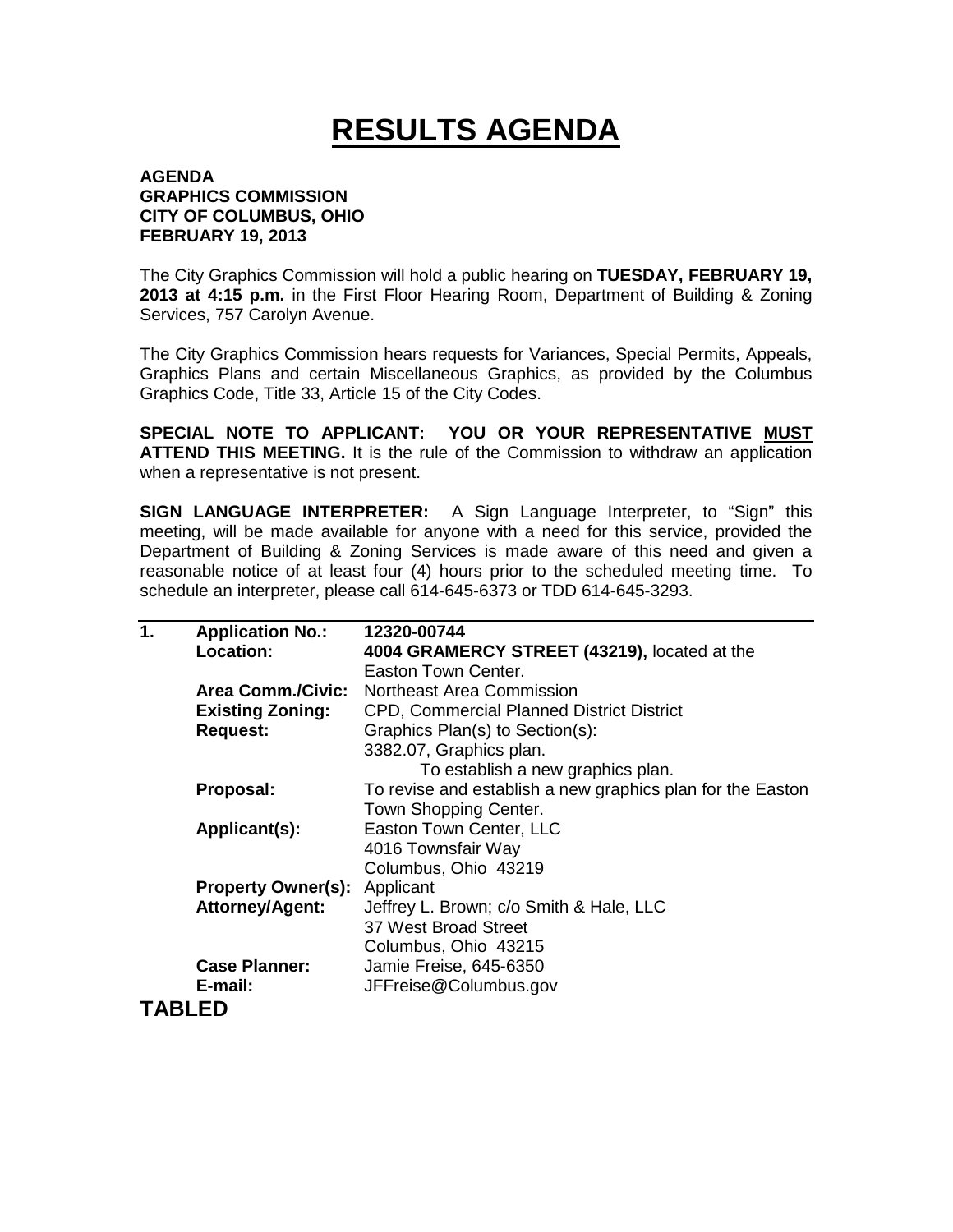| 2. | <b>Application No.:</b><br><b>Location:</b>                            | 12320-00745<br>1515 LOCKBOURNE ROAD (43206), located at the                                                                                                                                                                                                          |
|----|------------------------------------------------------------------------|----------------------------------------------------------------------------------------------------------------------------------------------------------------------------------------------------------------------------------------------------------------------|
|    | <b>Area Comm./Civic:</b><br><b>Existing Zoning:</b><br><b>Request:</b> | northwest corner of Lockbourne Road and Frebis Avenue.<br><b>Columbus Southside Area Commission</b><br>C-5, Commercial District<br>Variance(s) to Section(s):<br>3372.606, Graphics.<br>To allow automatic changeable copy in the Urban<br><b>Commercial Overlay</b> |
|    | Proposal:<br>Applicant(s):                                             | To convert existing price signs to LED price signs.<br>Elza, Inc.<br>1509 Lockbourne Road<br>Columbus, Ohio 43206                                                                                                                                                    |
|    | <b>Property Owner(s):</b><br><b>Attorney/Agent:</b>                    | Applicant<br>Stanly W. Young III, Allied Sign Co., Inc.<br>PO Box 07760<br>Columbus, Ohio 43207                                                                                                                                                                      |
|    | <b>Case Planner:</b><br>E-mail:                                        | Jamie Freise, 645-6350<br>JFFreise@Columbus.gov                                                                                                                                                                                                                      |
|    | <b>APPROVED</b>                                                        |                                                                                                                                                                                                                                                                      |
| 3. | <b>Application No.:</b>                                                | 12320-00746                                                                                                                                                                                                                                                          |
|    | <b>Location:</b>                                                       | 3900 WEST BROAD STREET (43228), located on the<br>north side of West Broad, approximately 1,100 feet east of<br>Philipi Road.                                                                                                                                        |
|    | <b>Area Comm./Civic:</b><br><b>Existing Zoning:</b><br><b>Request:</b> | <b>Greater Hilltop Area Commission</b><br>R, Residential. District<br>Variance(s) to Section(s):<br>3376.09, Permanent signs for other uses in residential<br>districts.                                                                                             |
|    |                                                                        | To increase the graphic area of a ground sign from<br>32 sq.ft. to 105 sq.ft., and to increase the height<br>from 8 feet to 28 feet.                                                                                                                                 |
|    |                                                                        | 3376.02, Illumination in residential districts.<br>To increase the amount of allowed colors from 2 to<br>3.                                                                                                                                                          |
|    |                                                                        | 3372.806, Graphics.<br>To not comply with any RCO standards.                                                                                                                                                                                                         |
|    | Proposal:<br>Applicant(s):                                             | To construct a new stand alone entry feature.<br>DaNite Sign Co.<br>1640 Harmon Ave.<br>Columbus, Ohio 43228                                                                                                                                                         |
|    | <b>Property Owner(s):</b>                                              | Robert Layman, Jr. TR<br>3900 West Broad Street<br>Columbus, Ohio 43228                                                                                                                                                                                              |
|    | <b>Attorney/Agent:</b>                                                 | Jeffrey L. Brown; c/o Smith & Hale, LLC<br>37 West Broad Street<br>Columbus, Ohio 43215                                                                                                                                                                              |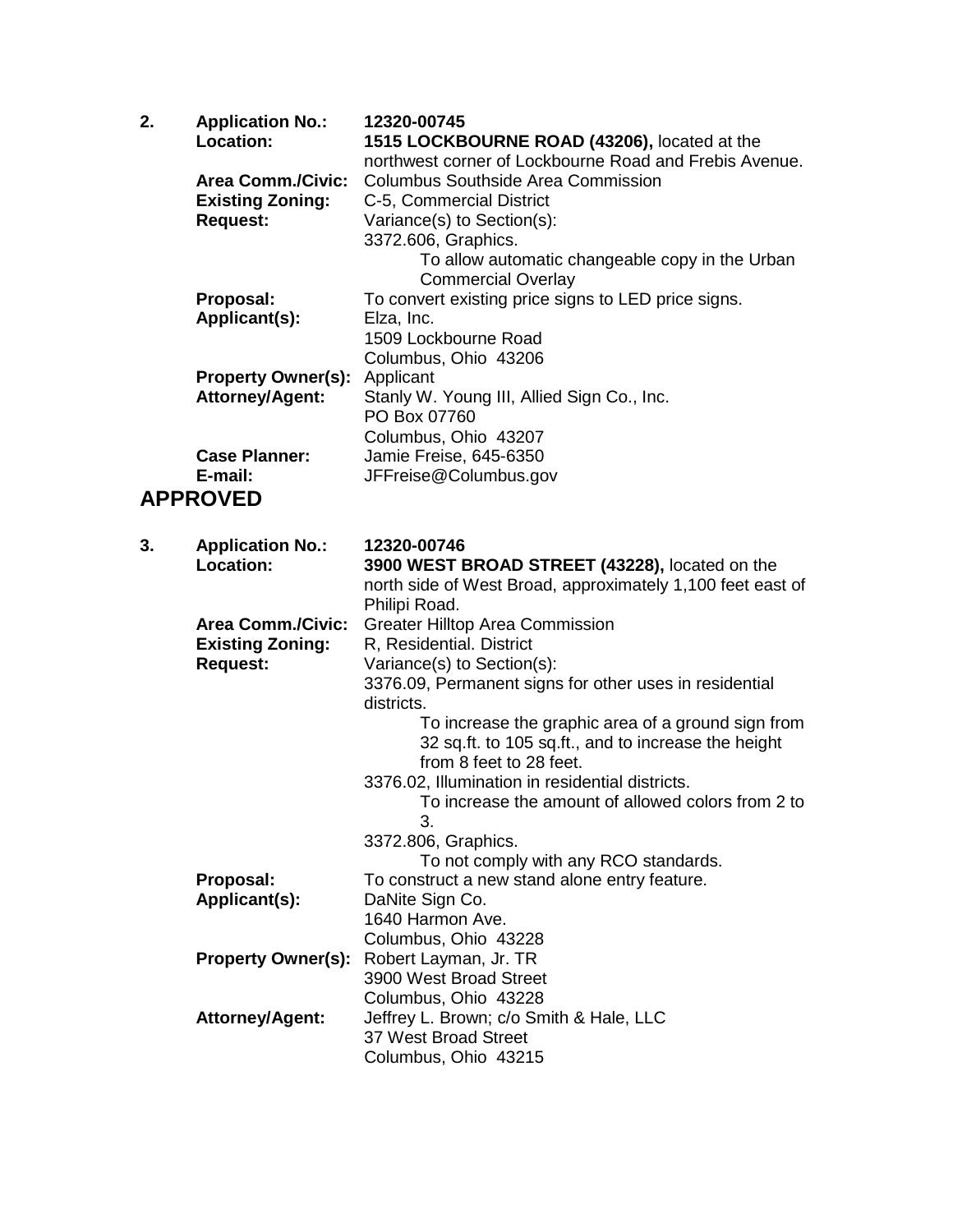| <b>Case Planner:</b> | Jamie Freise, 645-6350 |
|----------------------|------------------------|
| E-mail:              | JFFreise@Columbus.gov  |
| <b>TABLED</b>        |                        |

| 4. | <b>Application No.:</b>   | 12320-00747                                             |
|----|---------------------------|---------------------------------------------------------|
|    | Location:                 | 210 OBETZ ROAD (43207), located on the north side of    |
|    |                           | Obetz Road, approximately 1,700 feet east of South High |
|    |                           | Street.                                                 |
|    | <b>Area Comm./Civic:</b>  | Far South Columbus Area Commission                      |
|    | <b>Existing Zoning:</b>   | I, Institutional District                               |
|    | <b>Request:</b>           | Variance(s) to Section(s):                              |
|    |                           | 3377.08(c,1) Special effects.                           |
|    |                           | To allow an automatic changeable copy graphic in        |
|    |                           | the I, Institutional District.                          |
|    | Proposal:                 | To replace an existing ground sign with LED graphics.   |
|    | Applicant(s):             | Michael Clark, Good Shepard Community Church            |
|    |                           | 210 Obetz Road                                          |
|    |                           | Columbus, Ohio 43207                                    |
|    | <b>Property Owner(s):</b> | Applicant                                               |
|    | <b>Attorney/Agent:</b>    | Paul J. Lyda, Sign Effects Limited                      |
|    |                           | 8147 Industrial Parkway                                 |
|    |                           | Plain City, Ohio 43064                                  |
|    | <b>Case Planner:</b>      | Jamie Freise, 645-6350                                  |
|    | E-mail:                   | JFFreise@Columbus.gov                                   |
|    | <b>APPROVED</b>           |                                                         |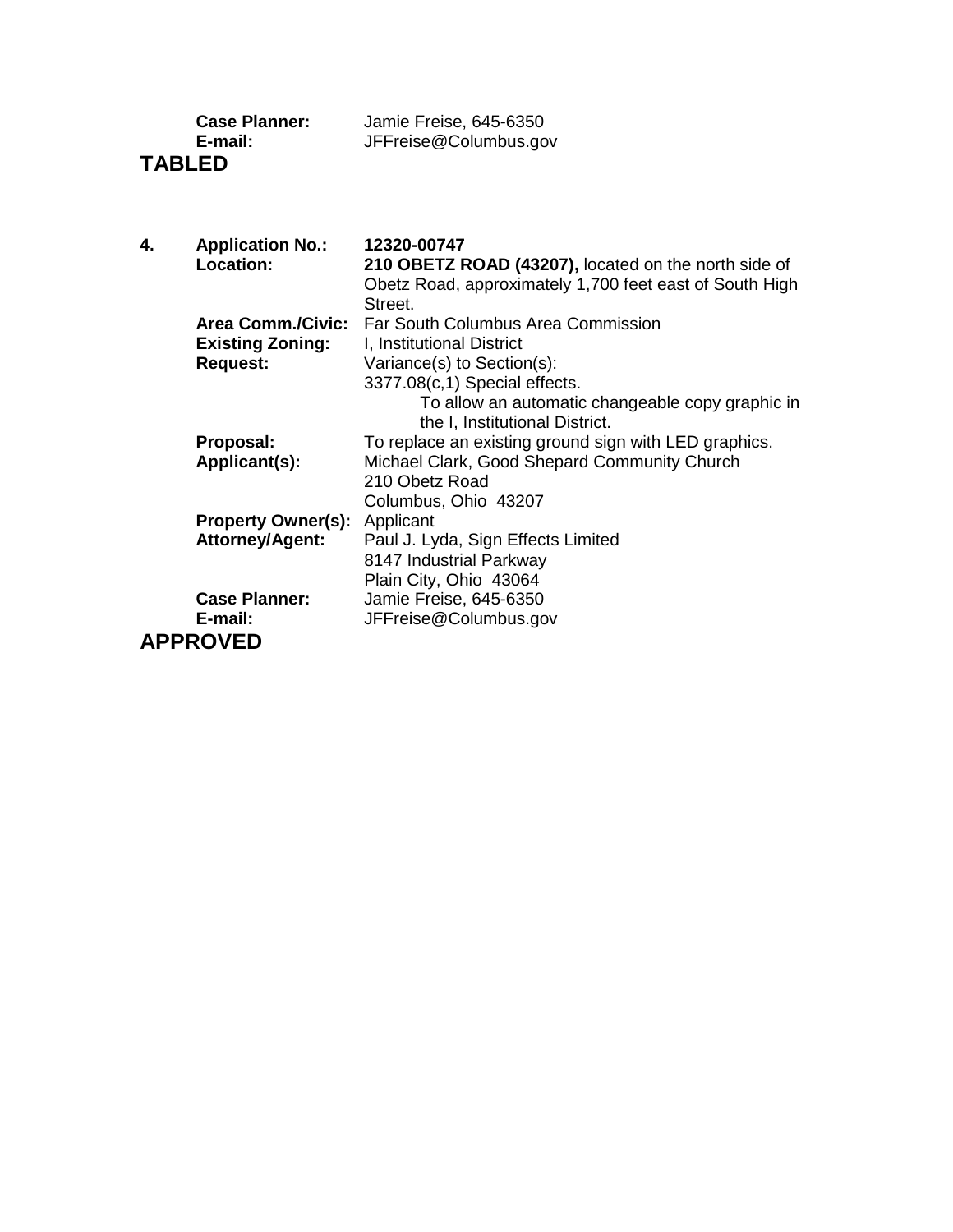**HOLDOVER CASES:**

| 5. | <u></u><br><b>Application No.:</b><br>Location: | 12320-00664<br>4849 EVANSWOOD DRIVE (43229), located on the west<br>side of Evanswood Drive, approximately 1500 feet north of                                                                                                                                                                                                     |
|----|-------------------------------------------------|-----------------------------------------------------------------------------------------------------------------------------------------------------------------------------------------------------------------------------------------------------------------------------------------------------------------------------------|
|    |                                                 | Morse Road.                                                                                                                                                                                                                                                                                                                       |
|    | <b>Area Comm./Civic:</b>                        | Northland Community Council                                                                                                                                                                                                                                                                                                       |
|    | <b>Existing Zoning:</b>                         | M, Manufacturing District                                                                                                                                                                                                                                                                                                         |
|    | <b>Request:</b>                                 | Graphics Plan and Variances(s) to Section(s):                                                                                                                                                                                                                                                                                     |
|    |                                                 | 3379.01(D), Signs along the Interstate System.<br>To allow an Automatic Changeable Copy sign                                                                                                                                                                                                                                      |
|    |                                                 | which will display more than the use or activity by                                                                                                                                                                                                                                                                               |
|    |                                                 | name, logo and street address, principal product or                                                                                                                                                                                                                                                                               |
|    |                                                 | principal service.                                                                                                                                                                                                                                                                                                                |
|    |                                                 | 3375.06, Street classification                                                                                                                                                                                                                                                                                                    |
|    |                                                 | To permit a 339 sq.ft. Automatic Changeable Copy                                                                                                                                                                                                                                                                                  |
|    |                                                 | sign along an interstate.                                                                                                                                                                                                                                                                                                         |
|    |                                                 | 3377.07(C), Tables of elements for on-premises wall<br>signs.                                                                                                                                                                                                                                                                     |
|    |                                                 | To increase the allowable square footage of a                                                                                                                                                                                                                                                                                     |
|    |                                                 | graphic from 512 sq.ft. to 2343 sq.ft. on the west                                                                                                                                                                                                                                                                                |
|    |                                                 | elevation.                                                                                                                                                                                                                                                                                                                        |
|    |                                                 | 3377.24(B), Wall signs for individual uses.                                                                                                                                                                                                                                                                                       |
|    |                                                 | To increase the allowable square footage of a                                                                                                                                                                                                                                                                                     |
|    |                                                 | graphic from 10 sq.ft. to 1222 sq.ft. on the north<br>elevation.                                                                                                                                                                                                                                                                  |
|    |                                                 | 3377.20, Permanent on-premises wall and window signs.<br>To allow a portion of the sign to exceed the height<br>of the building, to allow tenants who do not occupy<br>space behind the sign to use the proposed sign, to<br>increase the allowable size of the proposed wall<br>sign from 339 sq.ft. to 1222 sq.ft. on the north |
|    |                                                 | elevation and from 512 sq.ft. to 2343 sq.ft. on the<br>west elevation.                                                                                                                                                                                                                                                            |
|    |                                                 | 3382.07, Graphics plan.                                                                                                                                                                                                                                                                                                           |
|    |                                                 | To establish a graphics plan.                                                                                                                                                                                                                                                                                                     |
|    | Proposal:                                       | To install an Automatic Changeable Copy sign and sign                                                                                                                                                                                                                                                                             |
|    |                                                 | package.                                                                                                                                                                                                                                                                                                                          |
|    | Applicant(s):                                   | Orange Barrel Media<br>3400 Southwest Blvd.                                                                                                                                                                                                                                                                                       |
|    |                                                 | Columbus, Ohio 43123                                                                                                                                                                                                                                                                                                              |
|    | <b>Property Owner(s):</b>                       | Continental Capital Fund I Ltd., c/o Continental Real                                                                                                                                                                                                                                                                             |
|    |                                                 | <b>Estate</b>                                                                                                                                                                                                                                                                                                                     |
|    |                                                 | 150 East Broad Street, Suite 200                                                                                                                                                                                                                                                                                                  |
|    |                                                 | Columbus, Ohio 43215                                                                                                                                                                                                                                                                                                              |
|    | <b>Attorney/Agent:</b>                          | Jeffrey L. Brown; c/o Smith & Hale, LLC                                                                                                                                                                                                                                                                                           |
|    |                                                 | 37 West Broad Street                                                                                                                                                                                                                                                                                                              |
|    | <b>Case Planner:</b>                            | Columbus, Ohio 43215<br>Jamie Freise, 645-6350                                                                                                                                                                                                                                                                                    |
|    |                                                 |                                                                                                                                                                                                                                                                                                                                   |